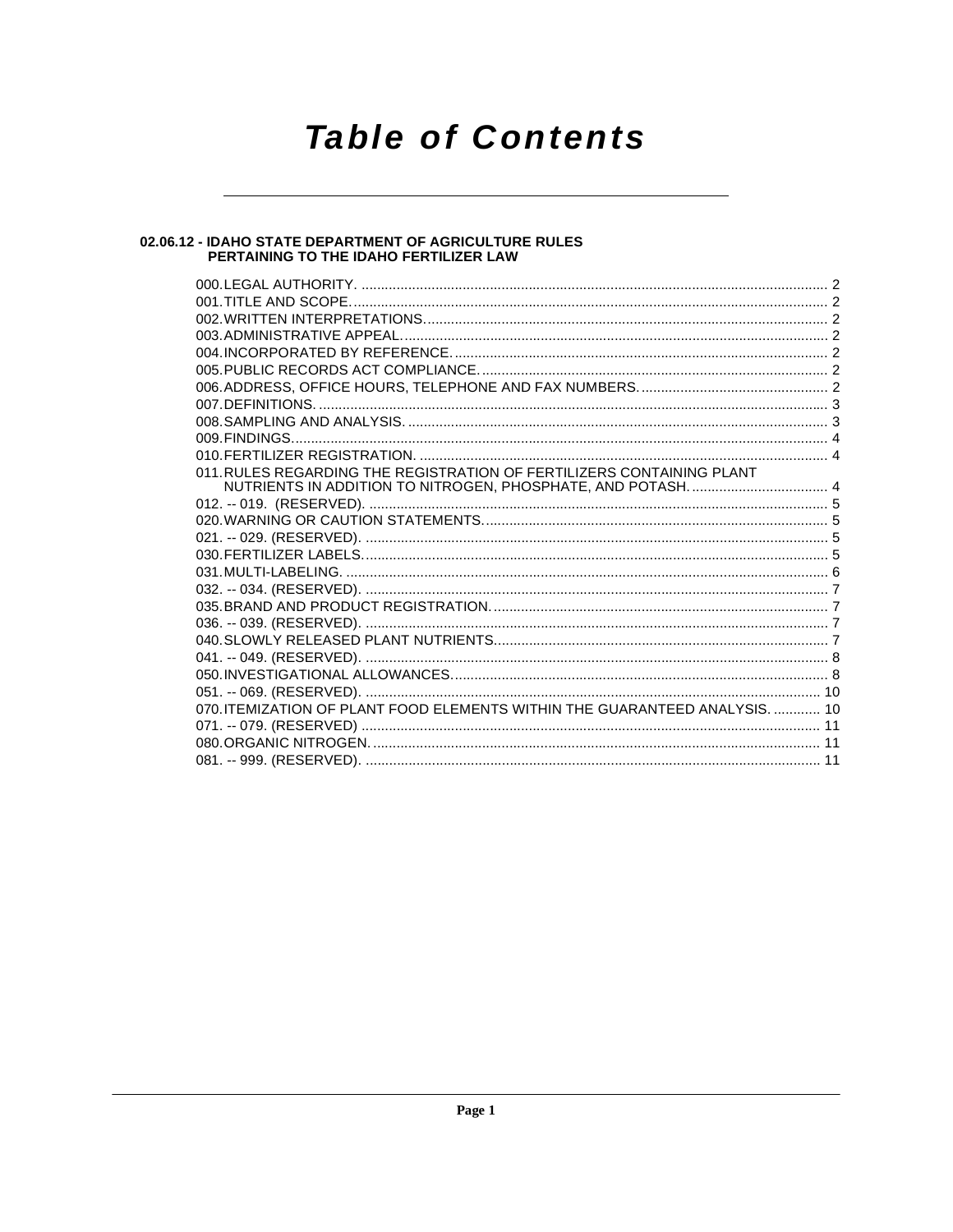#### **IDAPA 02 TITLE 06 Chapter 12**

#### **02.06.12 - IDAHO STATE DEPARTMENT OF AGRICULTURE RULES PERTAINING TO THE IDAHO FERTILIZER LAW**

#### <span id="page-1-1"></span><span id="page-1-0"></span>**000. LEGAL AUTHORITY.**

This chapter is adopted under the legal authority of Section 22-604, Idaho Code. (3-30-01)

#### <span id="page-1-2"></span>**001. TITLE AND SCOPE.**

**01. Title**. The title of this chapter is IDAPA 02.06.12, "Idaho State Department of Agriculture Rules ig to the Idaho Fertilizer Law." (3-30-01) Pertaining to the Idaho Fertilizer Law."

**02. Scope**. These rules specify general label requirements and label requirements for major and minor element guarantees for fertilizers, minimum percentages allowed for registration, the necessity for warning or caution statements, and set forth investigational allowances from which a product guarantee may deviate without being in violation of the law. (3-30-01)

#### <span id="page-1-3"></span>**002. WRITTEN INTERPRETATIONS.**

There are no written interpretations of these rules. (3-30-01)

#### <span id="page-1-4"></span>**003. ADMINISTRATIVE APPEAL.**

There is no provision for administrative appeals before the Idaho State Department of Agriculture under this chapter. Hearing and appeal rights are pursuant to Title 67, Chapter 52, Idaho Code. (3-30-01)

#### <span id="page-1-5"></span>**004. INCORPORATED BY REFERENCE.**

Copies of these documents may be obtained from the Idaho State Department of Agriculture, 2270 Old Penitentiary Road, PO Box 790, Boise, Idaho 83701. IDAPA 02.06.12 incorporates by reference: (3-30-01)

#### **01. The Idaho Fertilizer Act Of 2000, Title 22, Chapter 6, Idaho Code, Sections 22-601 Through 22-624**; (3-30-01)

**02. Terms and Definitions Of The Association Of American Plant Food Control Officials (AAPFCO) "2000 Official Publication"**. As published in the "2000 Official Publication" of the Association of American Plant Food Control Officials (AAPFCO); or (3-30-01)

**03. The "1996 Merck Index, 12th Edition**," as published by Merck Research Laboratories Division of Merck & Co., Incorporated. (3-30-01)

#### <span id="page-1-6"></span>**005. PUBLIC RECORDS ACT COMPLIANCE.**

These rules are public records and are available for inspection and copying at the department. (3-30-01)

#### <span id="page-1-7"></span>**006. ADDRESS, OFFICE HOURS, TELEPHONE AND FAX NUMBERS.**

**01.** Physical Address. The central office of the Idaho State Department of Agriculture is located at 1 Penitentiary Road, Boise, Idaho 83712-0790. 2270 Old Penitentiary Road, Boise, Idaho 83712-0790.

**02. Office Hours**. Office hours are 8 a.m. to 5 p.m., Mountain Time, Monday through Friday, except designated by the state of Idaho. (3-30-01) holidays designated by the state of Idaho.

**03. Mailing Address**. The mailing address for the central office is Idaho State Department of Agriculture, P. O. Box 790, Boise, Idaho 83701. (3-30-01)

- **04. Telephone Number**. The telephone number of the central office is (208) 332-8620. (3-30-01)
- **05. Fax Number**. The fax number of the central office is (208) 334-2283. (3-30-01)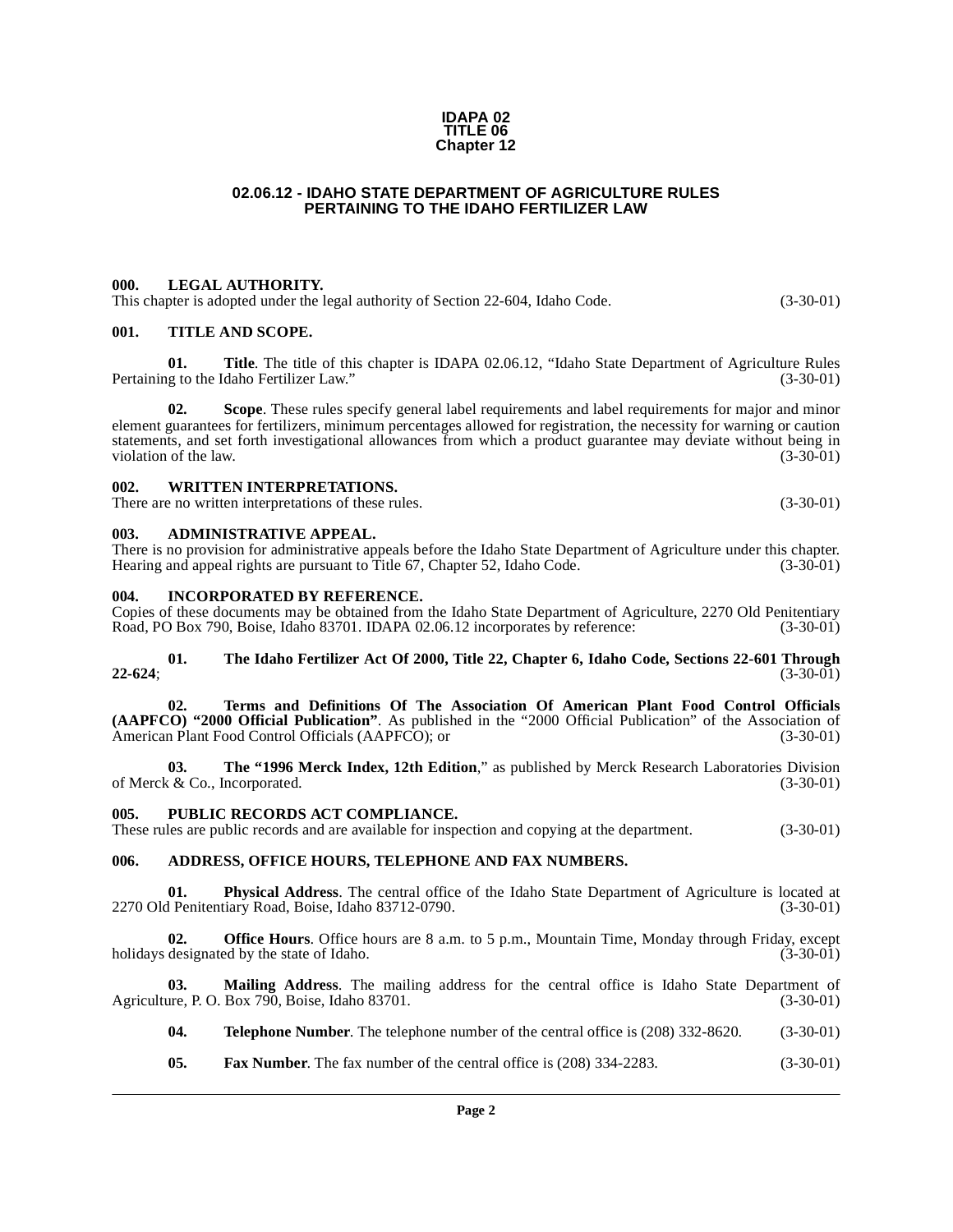#### <span id="page-2-3"></span><span id="page-2-0"></span>**007. DEFINITIONS.**

**01. Deficient**. Where the amount of nutrient found by analysis is less than that guaranteed, which may om a lack of nutrient ingredients or from lack of uniformity. (3-30-01) result from a lack of nutrient ingredients or from lack of uniformity.

<span id="page-2-2"></span>**02. Department**. The Idaho state department of agriculture or its authorized representative.  $(3-30-01)$ 

<span id="page-2-4"></span>**03. Fertilizer**. Any substance defined by Section 22-603, Idaho Code, as a fertilizer. (3-30-01)

**04. Guarantee**. An affirmation or promise made by the seller to the buyer which relates to the goods and becomes part of the basis of the bargain and creates an express warranty that the fertilizer shall conform to the affirmation or promise. (3-30-01) affirmation or promise.

**05.** Guaranteed Analysis. The minimum percentage of plant nutrients claimed, as required by Section (daho Code. (3-30-01) 22-603, Idaho Code.

<span id="page-2-6"></span><span id="page-2-5"></span>

|         | 06. | <b>Overall Index Value.</b> A value used to determine whether an entire product is deficient.                                                                      | $(3-30-01)$ |  |
|---------|-----|--------------------------------------------------------------------------------------------------------------------------------------------------------------------|-------------|--|
|         | 07. | Micronutrient. A micronutrient, for the purposes of this chapter, means:                                                                                           | $(3-30-01)$ |  |
|         | a.  | Boron $(B)$ ;                                                                                                                                                      | $(3-30-01)$ |  |
|         | b.  | Chlorine (Cl);                                                                                                                                                     | $(3-30-01)$ |  |
|         | c.  | Cobalt (Co);                                                                                                                                                       | $(3-30-01)$ |  |
|         | d.  | Copper (Cu);                                                                                                                                                       | $(3-30-01)$ |  |
|         | e.  | Iron $(Fe)$ ;                                                                                                                                                      | $(3-30-01)$ |  |
|         | f.  | Manganese (Mn);                                                                                                                                                    | $(3-30-01)$ |  |
|         | g.  | Molybdenum (Mo);                                                                                                                                                   | $(3-30-01)$ |  |
|         | h.  | Sodium (Na); and                                                                                                                                                   | $(3-30-01)$ |  |
|         | i.  | Zinc $(Zn)$ .                                                                                                                                                      | $(3-30-01)$ |  |
| weight. | 08. | Percent Or Percentage. The amount of individual plant nutrients in relation to the total product by<br>$(3-30-01)$                                                 |             |  |
| Code.   | 09. | <b>Registrant</b> . The person who registers fertilizer pursuant to Sections 22-601 through 22–624, Idaho<br>$(3-30-01)$                                           |             |  |
|         | 10. | Register. To register a fertilizer pursuant to the provisions of Section 22-605, Idaho Code.                                                                       | $(3-30-01)$ |  |
|         | 11. | Specialty Fertilizer. A fertilizer distributed for non-farm use.                                                                                                   | $(3-30-01)$ |  |
|         | 12. | Ultimate Dealer. The person who distributes fertilizer product to the end-user.                                                                                    | $(3-30-01)$ |  |
| 008.    |     | <b>SAMPLING AND ANALYSIS.</b><br>The methods of sampling and analysis shall be those of the Association of Official Analytical Chemists ( $\Delta O \Delta C$ ) or |             |  |

<span id="page-2-8"></span><span id="page-2-7"></span><span id="page-2-1"></span>The methods of sampling and analysis shall be those of the Association of Official Analytical Chemists (AOAC) or other methods as approved by the department. (3-30-01) other methods as approved by the department.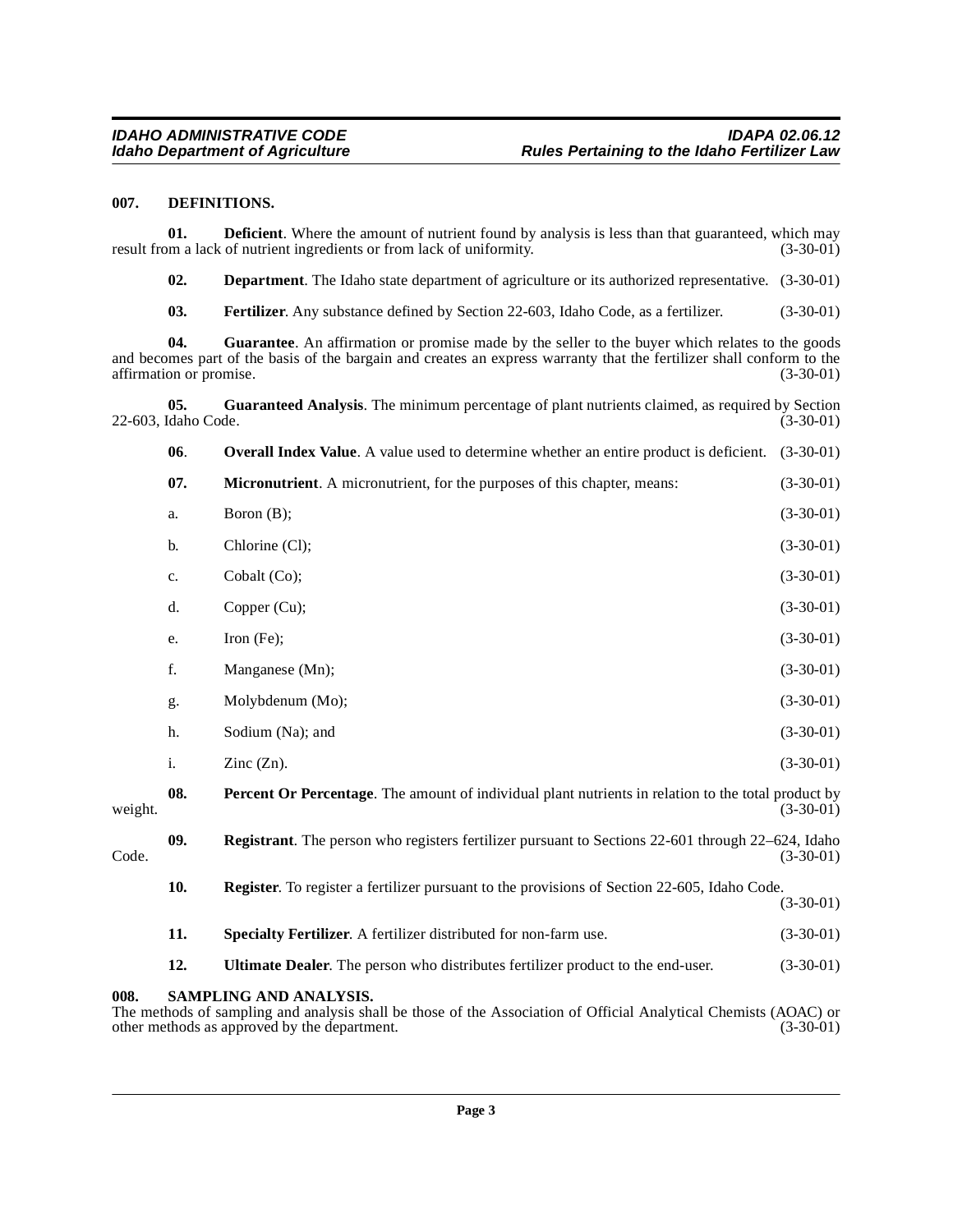#### <span id="page-3-0"></span>**009. FINDINGS.**

These rules are promulgated pursuant to Title 22, Chapter 6, Idaho Code. The adoption of these rules will update and replace outdated fertilizer labeling guarantees and general label requirements, which have not been revised since 1968. In addition, investigational allowances used to determine whether or not a fertilizer product meets its labeled guarantees after laboratory analysis, are expanded and updated to better accommodate advances in product formulation and laboratory analysis techniques. (3-30-01)

#### <span id="page-3-3"></span><span id="page-3-1"></span>**010. FERTILIZER REGISTRATION.**

Each brand and separately identifiable fertilizer product under each brand shall be registered pursuant to Section 22- 605, Idaho Code. (3-30-01)

#### <span id="page-3-5"></span><span id="page-3-2"></span>**011. RULES REGARDING THE REGISTRATION OF FERTILIZERS CONTAINING PLANT NUTRIENTS IN ADDITION TO NITROGEN, PHOSPHATE, AND POTASH.**

**01.** Other Plant Nutrients. A fertilizer may contain plant nutrients in addition to nitrogen, phosphate and potash. When these other nutrients are mentioned on the label in any form or manner, the fertilizer shall be registered. In addition, each nutrient amount shall be guaranteed. The guarantee shall be reported, on the label, on an elemental basis. Sources of the nutrients subjected to the guaranteed analysis, and proof of availability shall be provided to the department upon request. Any additional nutrients, contained in a fertilizer submitted for registration, must be present in the following minimum concentrations:

| <b>Element</b>           | <b>Percent</b> |
|--------------------------|----------------|
| Calcium (Ca)             | 1.0000         |
| Magnesium (Mg)           | 0.5000         |
| Sulfur $(S)$             | 1.0000         |
| Boron (B)                | 0.0200         |
| Chlorine (Cl)            | 0.1000         |
| Cobalt (Co)              | 0.0005         |
| Copper (Cu)              | 0.0500         |
| Iron $(Fe)$              | 0.1000         |
| Manganese (Mn)           | 0.0500         |
| Molybdenum (Mo)          | 0.0005         |
| Sodium (Na)              | 0.1000         |
| $\text{Zinc}(\text{Zn})$ | 0.0500         |

(3-30-01)

<span id="page-3-4"></span>**02. Labeling**. The label shall constitute a guarantee regarding the nutrient content of the fertilizer. No nutrients, other than those listed in Subsection 011.01, will be accepted by the department as guaranteed. Proposed labels and directions for the use of the fertilizer shall be furnished with the application for registration upon request. Any of the above listed elements which are guaranteed shall appear in the order listed immediately following guarantees for the primary nutrients of nitrogen, phosphate and potash. (3-30-01) guarantees for the primary nutrients of nitrogen, phosphate and potash.

**03. Exemptions**. Guarantees for water soluble nutrients labeled for ready-to-use foliar fertilizers, ready-to-use specialty liquid fertilizers, hydroponic or continuous liquid feed programs, and potting soils, are exempted from the minimum element percentages listed in Subsection  $011.01$ .  $(3-30-01)$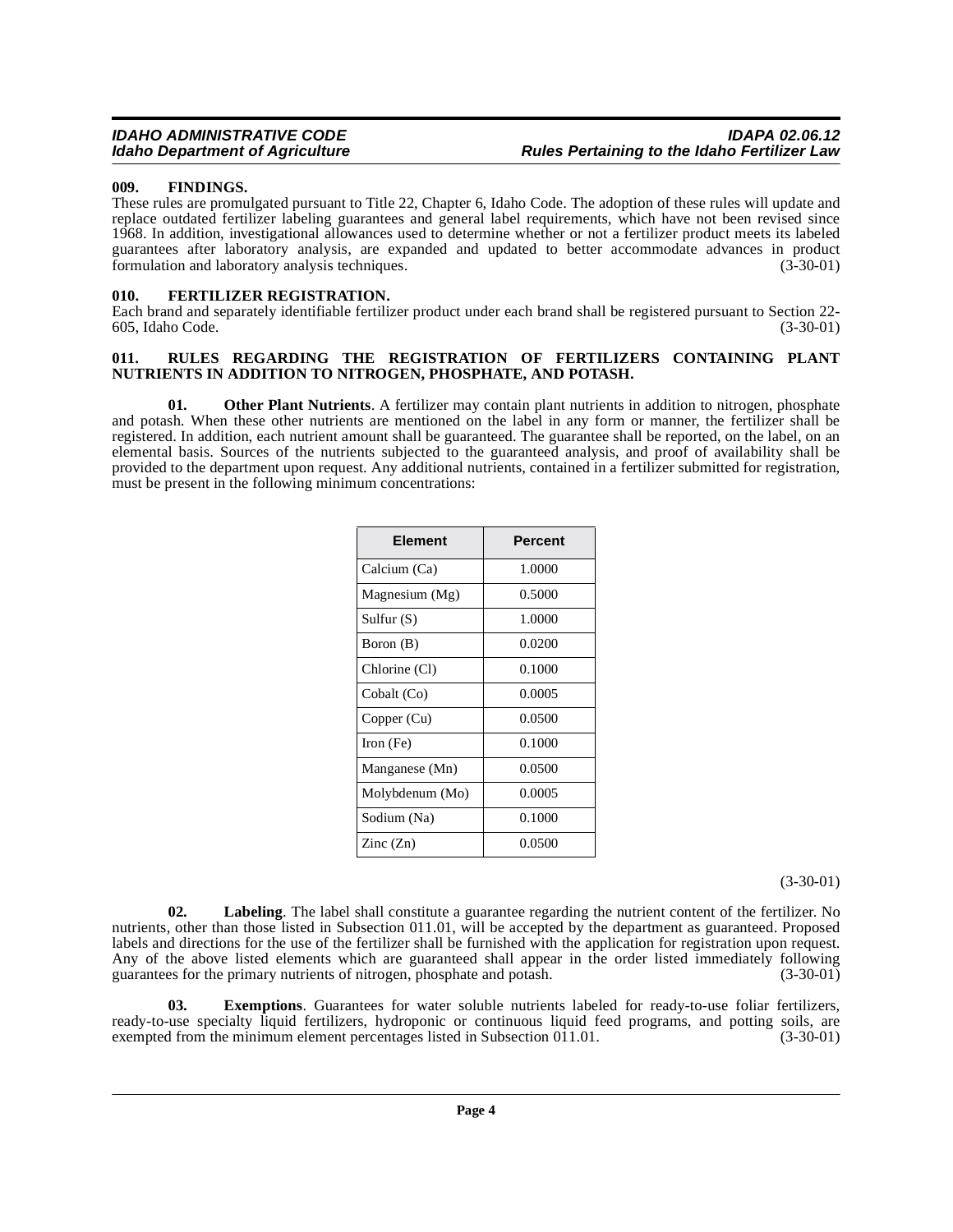#### <span id="page-4-0"></span>**012. -- 019. (RESERVED).**

#### <span id="page-4-8"></span><span id="page-4-1"></span>**020. WARNING OR CAUTION STATEMENTS.**

A warning or cautionary statement is required on any fertilizer product: (3-30-01)

**01. Containing Boron**. If the fertilizer product contains one tenth of a percent (.10%) or more boron in oluble form, the statement shall include: (3-30-01) a water soluble form, the statement shall include:

<span id="page-4-4"></span>a. The word "Warning" or "Caution" conspicuously displayed; (3-30-01)

b. The crops for which the fertilizer is recommended; and (3-30-01)

c. That the use of the fertilizer on any crop(s) other than those recommended may result in serious injury to the crop(s).  $(3-30-01)$ 

**02. Containing Molybdenum**. If the fertilizer product contains one thousandths of a percent (.001%) molybdenum, the statement shall include: (3-30-01) or more molybdenum, the statement shall include:

<span id="page-4-7"></span><span id="page-4-5"></span>a. The word "Warning" or "Caution" conspicuously displayed; and (3-30-01)

b. That the application of fertilizers containing molybdenum may result in forage crops containing molybdenum which are toxic to ruminant animals. (3-30-01) levels of molybdenum which are toxic to ruminant animals.

**03. Other Fertilizer Products**. The department may require a registrant to include a warning or caution statement for any other fertilizer product that contains a micro-nutrient in water soluble form for which there is evidence that application of the micro-nutrient may be harmful to certain crops or where there are unusual environmental conditions. (3-30-01) environmental conditions.

**04. Examples**. The following are examples of warning or caution statements: (3-30-01)

a. Directions: Apply this fertilizer at a maximum rate of (number of pounds) per acre for (name of crop).  $(3-30-01)$ 

b. CAUTION: Do not use on other crops. The (name of micro-nutrient) may cause injury to them. (3-30-01)

c. CAUTION: Apply this fertilizer at a maximum rate of (number of pounds) per acre for (name of crop). Do not use on other crops; the (name of micro-nutrient) may cause serious injury to them. (3-30-01)

d. WARNING: This fertilizer carries added (name(s) of micro-nutrient(s)) and is intended for use only on (name of crop). Its use on any other crops or under conditions other than those recommended may result in serious injury to the crops.

e. CAUTION: This fertilizer is to be used only on soil that responds to (name of micro-nutrient).<br>gh in (name of micro-nutrient) are toxic to grazing animals (ruminants). (3-30-01) Crops high in (name of micro-nutrient) are toxic to grazing animals (ruminants).

f. CAUTION: (Name of micro-nutrient) is recommended for all crops where (name of micronutrient) may be deficient; however excessive application to susceptible crops may cause damage. (3-30-01)

#### <span id="page-4-2"></span>**021. -- 029. (RESERVED).**

#### <span id="page-4-6"></span><span id="page-4-3"></span>**030. FERTILIZER LABELS.**

The following information, in the format presented, is the minimum required for all fertilizer labels. For packaged products, this information shall either appear on the package, or be printed on a tag and attached to the package. This information shall be in a readable and conspicuous form. For bulk products, this same information in written or printed form shall accompany delivery and be supplied to the purchaser at time of delivery.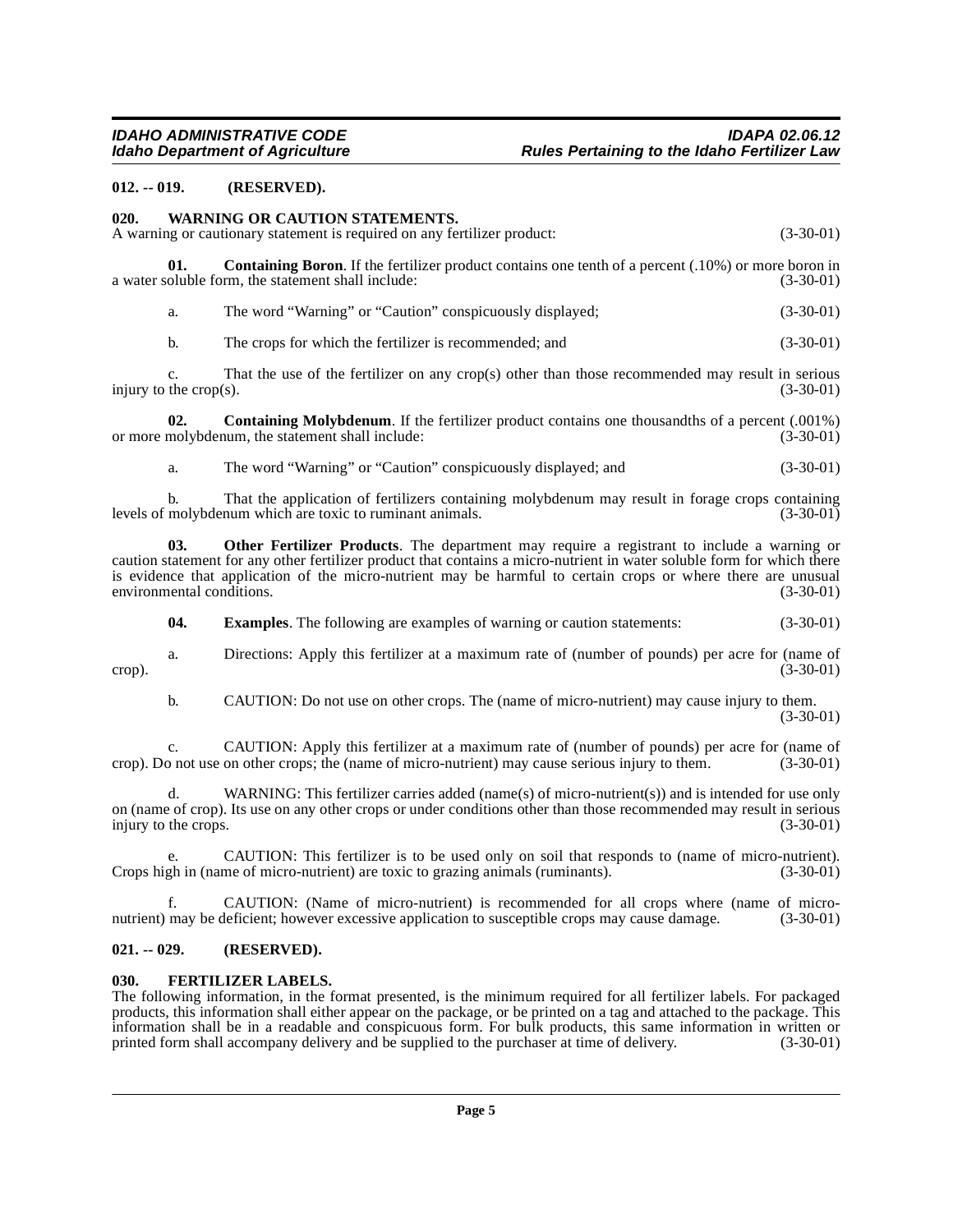| 01. | Net weight. | $(3-30-01)$ |
|-----|-------------|-------------|
|-----|-------------|-------------|

<span id="page-5-1"></span>**02. Brand**. (3-30-01)

**03.** Grade. Grade (provided that the grade shall not be required when no primary nutrients are claimed). (3-30-01) claimed).  $(3-30-01)$ 

**04. Guaranteed Analysis**. A fertilizer label must contain the results of the guaranteed analysis. Zero (0) guarantees should not be made and shall not appear in any statement except in nutrient guarantee itemizations. If chemical forms of nitrogen are claimed or required, said form shall be set forth on the label. Nutrients other than nitrogen, phosphate and potash shall be set forth, on an elemental basis, as required by Subsection 010.01. The results of the guaranteed analysis required by this rule shall be in the following form:

| <b>Total Nitrogen</b>              | $(N)$ .<br>%                                      |
|------------------------------------|---------------------------------------------------|
| $\%$                               | <b>Ammoniacal Nitrogen</b>                        |
| $\frac{0}{0}$                      | Nitrate Nitrogen                                  |
| $\%$                               | Water Insoluble Nitrogen                          |
| $\frac{0}{0}$                      | Urea Nitrogen                                     |
| $\frac{0}{0}$                      | (Other recognized and<br>determinable forms of N) |
|                                    |                                                   |
| Available Phosphate $(P_2O_5)$     | $\%$                                              |
| Soluble Potash $(K_2O)$            | $\%$                                              |
| (Other nutrients, elemental basis) | $\%$                                              |

(3-30-01)

**05.** Sources. Sources of nutrients shall be listed below the completed guaranteed analysis statement. (3-30-01)

<span id="page-5-4"></span><span id="page-5-3"></span>**06. Name And Address**. Name and address of registrant. (3-30-01)

**07. Specialty Fertilizers**. For specialty fertilizers distributed to the end user, the label shall set forth adequate directions for use. Such directions may include, but are not limited to: (3-30-01)

The recommended application rate or rates in units of weight or volume per unit of area coverage (where application rates are given in volume, the manufacturer shall provide the bulk density for the product on the label);<br>(3-30-01)  $\text{label}$ ); (3-30-01)

b. Proper seasonal times and minimum intervals to apply the product when plants can rapidly utilize and loss to the environment can be minimized; and (3-30-01) nutrients and loss to the environment can be minimized; and

c. The statement "Apply Only As Directed" or a statement of similar designation. (3-30-01)

**08. Packaging**. Refer to Idaho Department of Agriculture rules, IDAPA 02.02.14, "Rules for Weights and Measures," for the specific requirements relating to product identity, declaration of quantity and prescribed units. (3-30-01)

### <span id="page-5-2"></span><span id="page-5-0"></span>**031. MULTI-LABELING.**

The labeling of a fertilizer as a plant nutrient and as a product appropriate for another use, as well as including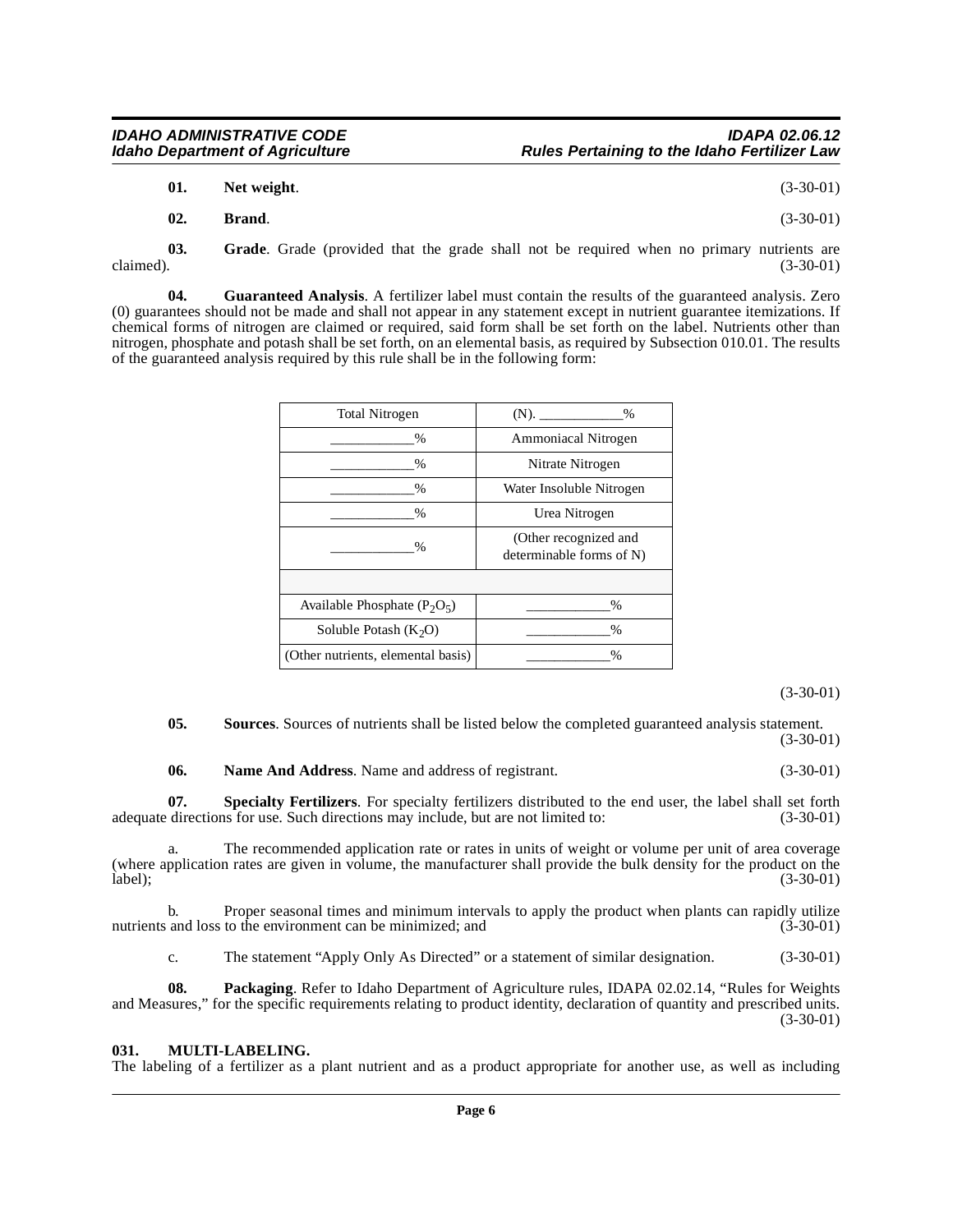directions for use and grade guarantees for other than the contents of the container, a practice known as "multi-<br>(3-30-01) (3-30-01) labeling," is prohibited.

#### <span id="page-6-0"></span>**032. -- 034. (RESERVED).**

#### <span id="page-6-5"></span><span id="page-6-1"></span>**035. BRAND AND PRODUCT REGISTRATION.**

<span id="page-6-7"></span>**01. Brand Registration**. All fertilizer companies, including companies engaged in custom-formula mixing of dry or liquid fertilizers, shall comply with the brand and product registration requirements of the Idaho Fertilizer Act of 2000, Section 22-605, Idaho Code, subject to the provisions of this chapter. (3-30-01)

<span id="page-6-4"></span>**02. Alteration From Original State**. When a fertilizer is mixed, added to, or in any way changed from its original grade or its content of secondary or minor nutrients, it is a different product, and must be registered as provided under Section 22-605, Idaho Code. (3-30-01)

<span id="page-6-8"></span>**03. Registering - Altered Brands**. When a registered brand or grade is altered by any commercial fertilizer manufacturer or ultimate dealer, such manufacturer or ultimate dealer, shall register the altered brand or grade as provided under Section 22-605, Idaho Code.

<span id="page-6-6"></span>**04. Brand Name**. The addition of another prominent name or graphic design to the registered brand displayed on the label, other than descriptive words associated with the grade, shall constitute a different brand and thus, must be registered as provided under Section 22-605, Idaho Code. For example, changing "Rose Bud 5-10-5" to "Kilmer's Rose Bud  $5\t{-}10\t{-}5$ " would constitute a change in brand.

<span id="page-6-9"></span>**05. Sale Of Fertilizer**. When a commercial fertilizer is removed from the package or vehicle in which it was placed by the original registrant and then offered for sale by a person other than the original registrant, it is a different product and shall be registered in accordance with Section 22-605, Idaho Code, except that it shall not be subject to an additional inspection fee as provided under Section 22-608, Idaho Code, provided that said fee was paid on the product by the original or prior registrant. (3-30-01)

#### <span id="page-6-2"></span>**036. -- 039. (RESERVED).**

#### <span id="page-6-12"></span><span id="page-6-3"></span>**040. SLOWLY RELEASED PLANT NUTRIENTS.**

<span id="page-6-11"></span>**01. Slow Release**. No fertilizer label shall bear a statement that connotes or implies that certain plant nutrients contained in a fertilizer are released slowly over a period of time, unless the slow release components are identified and guaranteed at a level of at least fifteen percent (15%) of the total guarantee for that nutrient(s).

(3-30-01)

<span id="page-6-10"></span>**02.** Slow Release Properties. Types of products with slow release properties currently recognized by the purposes of a guarantee include: (3-30-01) the department for the purposes of a guarantee include:

a. Water insoluble, such as natural organics, ureaform materials, urea-formaldehyde products, dene diurea, oxamide, etc.; isobutylidene diurea, oxamide, etc.;

b. Coated slow release, such as sulfur coated urea and other encapsulated soluble fertilizers;

(3-30-01)

c. Occluded slow release, where fertilizers or fertilizer materials are mixed with waxes, resins, or rt materials and formed into particles; and other inert materials and formed into particles; and

Products containing water soluble nitrogen such as ureaform materials, urea-formaldehyde products, methylenediurea (MDU), dimethylenetriura (DMTU), dicyanodiamide (DCD), etc. (3-30-01)

**03. Additional Products May Be Added To List Of Slow Release Nutrients**. The department may add additional products to the list of recognized slow release nutrients upon an appropriate showing by a registrant. The terms, "water insoluble," "coated slow release," "slow release," "controlled release," "slowly available water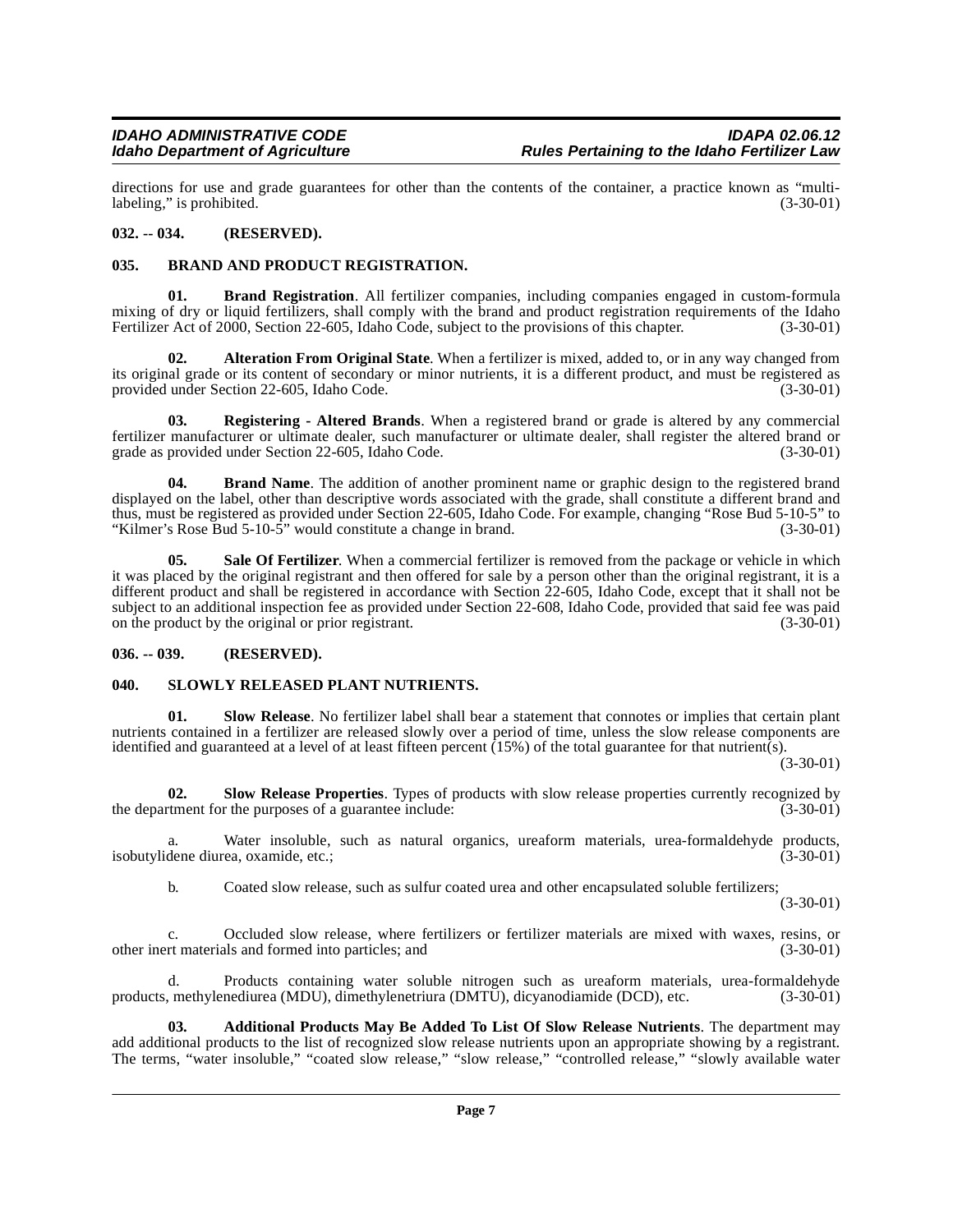soluble," and "occluded slow release," are accepted as descriptive of these products, provided the manufacturer can show a testing program substantiating the claim. Testing shall be under guidance of Experiment Station personnel or a recognized researcher acceptable to the department. A laboratory procedure, acceptable to the department for evaluating the release characteristics of the product(s), must also be provided by the manufacturer. (3-30-01)

**04.** Methods. Unless otherwise specified by the department, AOAC International Method 970.04 (15<sup>th</sup>) Edition) is to be used to confirm the coated slow release and occluded slow release nutrients and others whose slow release characteristics depend on particle size. AOAC International Method 945.01 (15th Edition) shall be used to determine the water insoluble nitrogen of organic materials. (3-30-01)

#### <span id="page-7-0"></span>**041. -- 049. (RESERVED).**

#### <span id="page-7-4"></span><span id="page-7-1"></span>**050. INVESTIGATIONAL ALLOWANCES.**

**01. Use of Investigational Allowances**. Investigational Allowances shall be used in determining whether a fertilizer is deficient. Fertilizers which are deemed deficient are subject to penalty. Penalties for deficient fertilizers are found in Section 22-611, Idaho Code. (3-30-01) fertilizers are found in Section 22-611, Idaho Code.

<span id="page-7-2"></span>**02. Deeming A Fertilizer Deficient**. A fertilizer shall be deemed deficient if the analysis of any nutrient is below the guarantee by an amount exceeding the values in the following schedules, or if the overall index value of the fertilizer is below ninety-eight percent (98%). Note: For these investigational allowances to be applicable, the recommended AOAC International procedures for obtaining samples, preparation and analysis must be used. These are described in Official Methods of Analysis of the Association of Official Analytical Chemists, 13<sup>th</sup> Edition, 1980, and in succeeding issues of the Journal of the Association of Official Analytical Chemists. In evaluating replicate data, Table 19, page 935, Journal of the Association of Official Analytical Chemists, Volume 49, No. 5, October, 1966, should be followed.

<span id="page-7-3"></span>**03. Investigational Allowances For Nitrogen, Phosphate And Potash**. For guaranteed percentages not listed in the following table, calculate the appropriate investigational allowance by interpolation.

| <b>Guaranteed Percent</b> | <b>Nitrogen Percent</b> | <b>Available Phosphate</b><br>Percent | <b>Potash Percent</b> |
|---------------------------|-------------------------|---------------------------------------|-----------------------|
| 04 or less                | 0.49                    | 0.67                                  | 0.41                  |
| 05                        | 0.51                    | 0.67                                  | 0.43                  |
| 06                        | 0.52                    | 0.67                                  | 0.47                  |
| 07                        | 0.54                    | 0.68                                  | 0.53                  |
| 08                        | 0.55                    | 0.68                                  | 0.60                  |
| 09                        | 0.57                    | 0.68                                  | 0.65                  |
| 10                        | 0.58                    | 0.69                                  | 0.70                  |
| 12                        | 0.61                    | 0.69                                  | 0.79                  |
| 14                        | 0.63                    | 0.70                                  | 0.87                  |
| 16                        | 0.67                    | 0.70                                  | 0.94                  |
| 18                        | 0.70                    | 0.71                                  | 1.01                  |
| 20                        | 0.73                    | 0.72                                  | 1.08                  |
| 22                        | 0.75                    | 0.72                                  | 1.15                  |
| 24                        | 0.78                    | 0.73                                  | 1.21                  |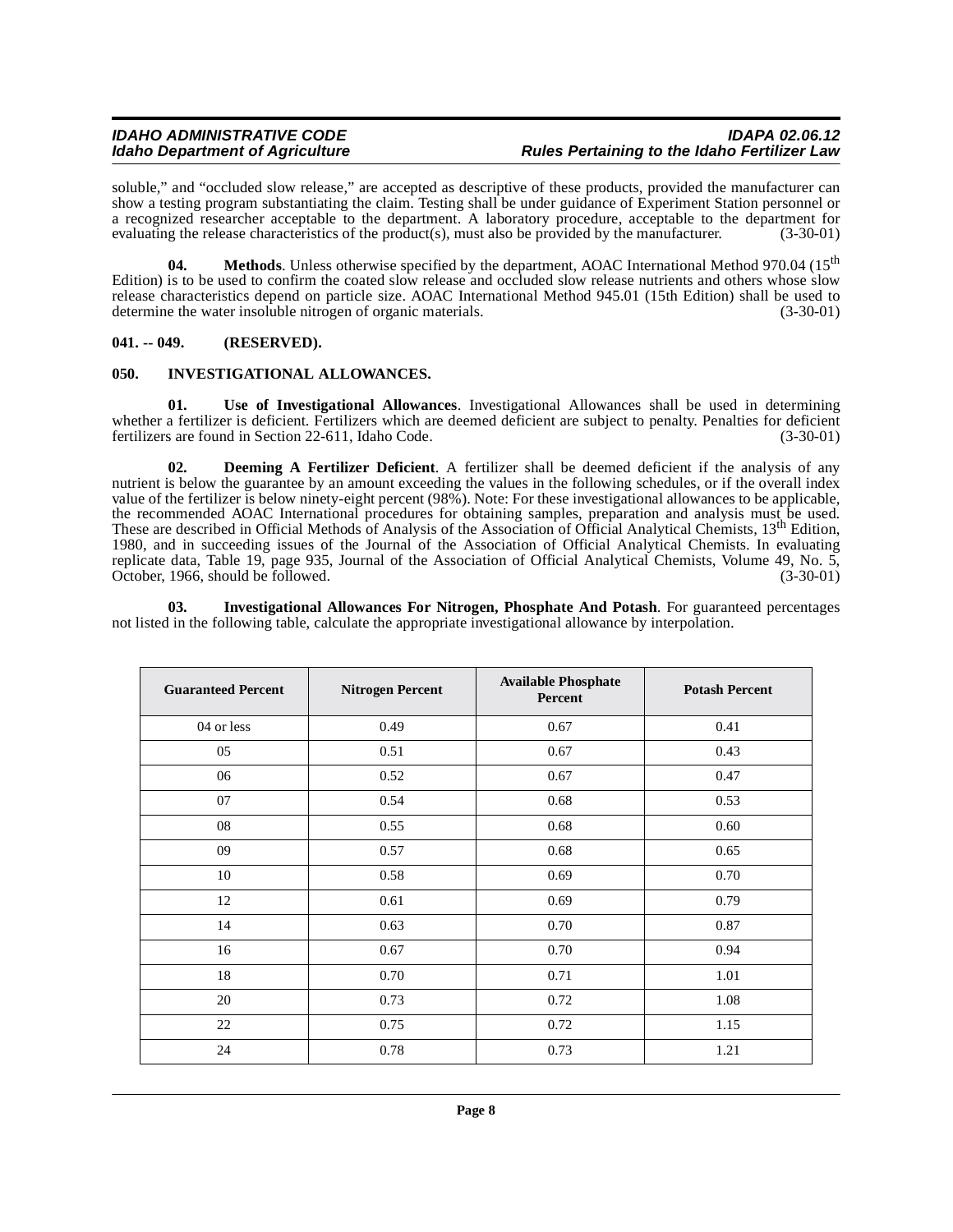### **IDAHO ADMINISTRATIVE CODE IDAPA 02.06.12 Rules Pertaining to the Idaho Fertilizer Law**

| <b>Guaranteed Percent</b> | <b>Nitrogen Percent</b> | <b>Available Phosphate</b><br>Percent | <b>Potash Percent</b> |  |
|---------------------------|-------------------------|---------------------------------------|-----------------------|--|
| 26                        | 0.81                    | 0.73                                  | 1.27                  |  |
| 28                        | 0.83                    | 0.74                                  | 1.33                  |  |
| 30                        | 0.86                    | 0.75                                  | 1.39                  |  |
| 32 or more $(*)$          | 0.88                    | 0.76                                  | .44                   |  |

(\*For DAP and MAP, the Investigational Allowance for Available Phosphate shall be zero point seventy (0.70); for TSP, the Investigational Allowance shall be: one point fifty-two (1.52)). (3-30-01)

<span id="page-8-0"></span>**04. Investigational Allowance for Other Nutrients**. Secondary and minor elements shall be deemed deficient if any element is below the guarantee by an amount exceeding the values in the following schedule:

| <b>Element</b>                                                                                                                                                                                                                                                             |           | <b>Investigational Allowance</b> |
|----------------------------------------------------------------------------------------------------------------------------------------------------------------------------------------------------------------------------------------------------------------------------|-----------|----------------------------------|
| Calcium                                                                                                                                                                                                                                                                    | )         | $0.2$ unit + 5% of guarantee     |
| Magnesium                                                                                                                                                                                                                                                                  | ℩         | $0.2$ unit + 5% of guarantee     |
| Sulfur                                                                                                                                                                                                                                                                     | )         | $0.2$ unit + 5% of guarantee     |
| Boron                                                                                                                                                                                                                                                                      | )         | $0.003$ unit + 15% of guarantee  |
| Cobalt                                                                                                                                                                                                                                                                     |           | $0.0001$ unit + 30% of guarantee |
| Chlorine                                                                                                                                                                                                                                                                   | $\lambda$ | $0.005$ unit + 10% of guarantee  |
| Copper                                                                                                                                                                                                                                                                     | 1         | $0.005$ unit + 10% of guarantee  |
| <b>Iron</b>                                                                                                                                                                                                                                                                | )         | $0.005$ unit + 10% of guarantee  |
| Manganese                                                                                                                                                                                                                                                                  | $\lambda$ | $0.005$ unit + 10% of guarantee  |
| Molybdenum                                                                                                                                                                                                                                                                 | $\lambda$ | $0.0001$ unit + 30% of guarantee |
| Sodium                                                                                                                                                                                                                                                                     |           | $0.005$ unit + 10% of guarantee  |
| Zinc                                                                                                                                                                                                                                                                       | $\lambda$ | $0.005$ unit + 10% of guarantee  |
| The maximum allowance when calculated as specified<br>shall be one $(1)$ unit (one percent $(1\%)$ ). For dry custom<br>mix fertilizers, an additional five percent (5%) of the<br>guarantee shall be granted in addition to the allowances<br>made above in this section. |           |                                  |

(3-30-01)

<span id="page-8-1"></span>**05.** Overall Index Value. The overall index value is calculated by comparing the commercial value guaranteed with the commercial value found. Unit values of the nutrients used shall be those referred to in Section 22-  $612$ , Idaho Code.

**06. Example**. Overall index value - Example of calculation for a 10-10-10 grade found to contain 10.1% Total Nitrogen (N), 10.2% Available Phosphate (P<sub>2</sub>O<sub>5</sub>) and 10.1% Soluble Potash (K<sub>2</sub>O). Nutrient unit values are assumed to be three dollars (\$3.00) per unit  $\tilde{N}$ , two dollars (\$2.00) per unit  $P_2O_5$ , and one dollar (\$1.00) per unit  $K_2O$ .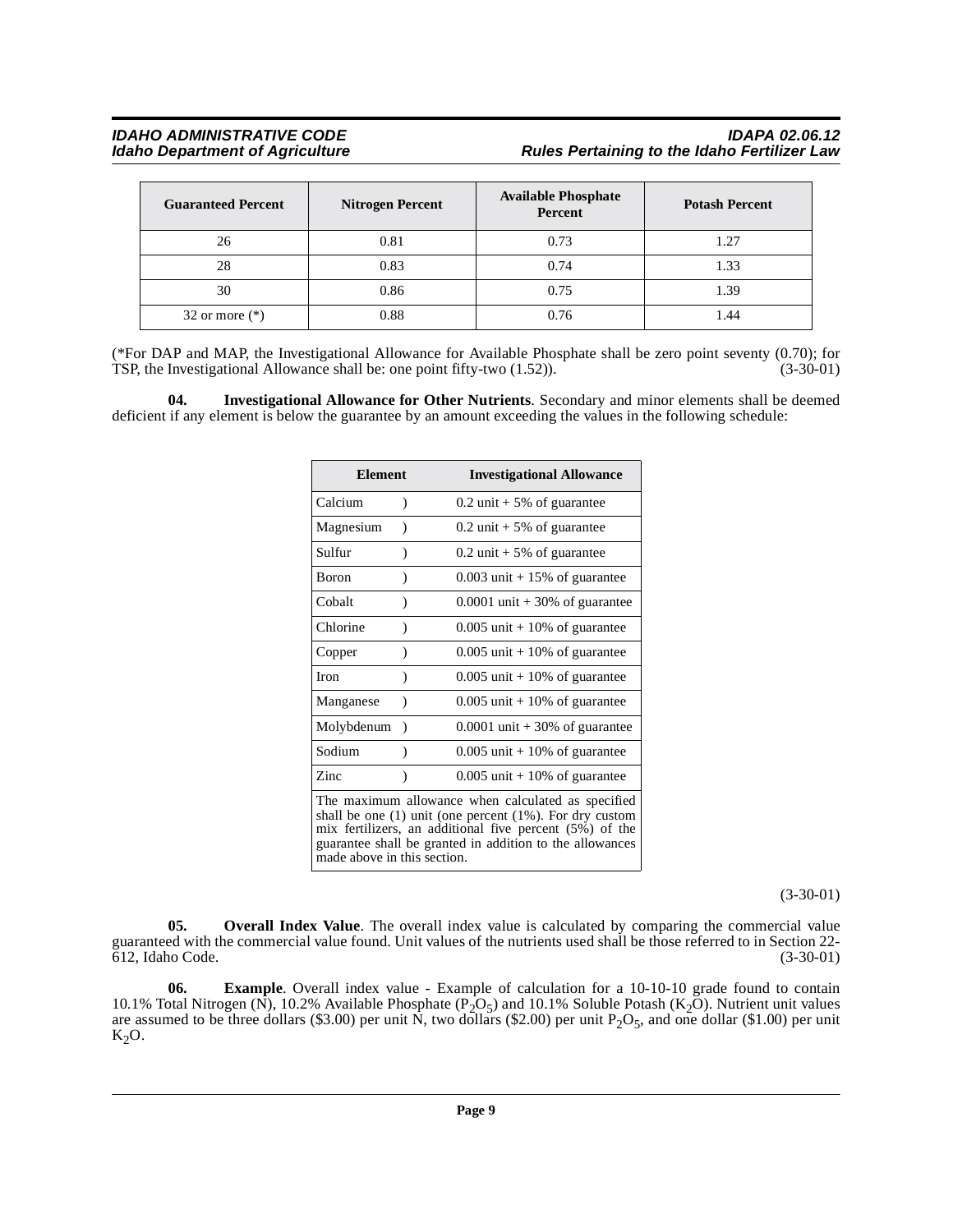| 10.0 units N $x = 3 = 30.0$          |                                                    |
|--------------------------------------|----------------------------------------------------|
| 10.0 units $P_2O_5$ x 2 = 20.0       |                                                    |
| 10.0 units $K_2O$ x 1 = 10.0         |                                                    |
| Commercial Value Guaranteed $= 60.0$ |                                                    |
|                                      |                                                    |
| 10.1 units N $x = 3 = 30.3$          |                                                    |
| 10.2 units $P_2O_5$ x 2 = 20.4       |                                                    |
| 10.1 units $K_2O$ x 1 = 10.1         |                                                    |
| Commercial Value Found $= 60.8$      |                                                    |
|                                      |                                                    |
|                                      | Overall Index Value $= 100 (60.8/60.00) = 101.3\%$ |

(3-30-01)

#### <span id="page-9-0"></span>**051. -- 069. (RESERVED).**

#### <span id="page-9-2"></span><span id="page-9-1"></span>**070. ITEMIZATION OF PLANT FOOD ELEMENTS WITHIN THE GUARANTEED ANALYSIS.**

When a product label sets forth the different components of plant nutrients, the percentage for each component shall be shown before that component's name.

|                           | <b>EXAMPLES:</b>    |
|---------------------------|---------------------|
| <b>Total Nitrogen (N)</b> | %                   |
| $\frac{0}{0}$             | Ammoniacal Nitrogen |
| %                         | Nitrate Nitrogen    |
|                           |                     |
| <b>Magnesium</b> (Mg)     | $\frac{0}{0}$       |
| $\%$                      | Water Soluble       |
|                           | Magnesium (Mg)      |
|                           |                     |
| Sulfur $(S)$              | %                   |
| $\%$                      | Free Sulfur (S)     |
| %                         | Combined Sulfur (S) |
|                           |                     |
| Iron (Fe)                 | $\frac{0}{0}$       |
| %                         | Chelated Iron (Fe)  |
|                           |                     |
| <b>Manganese</b> (Mn)     | $\frac{0}{0}$       |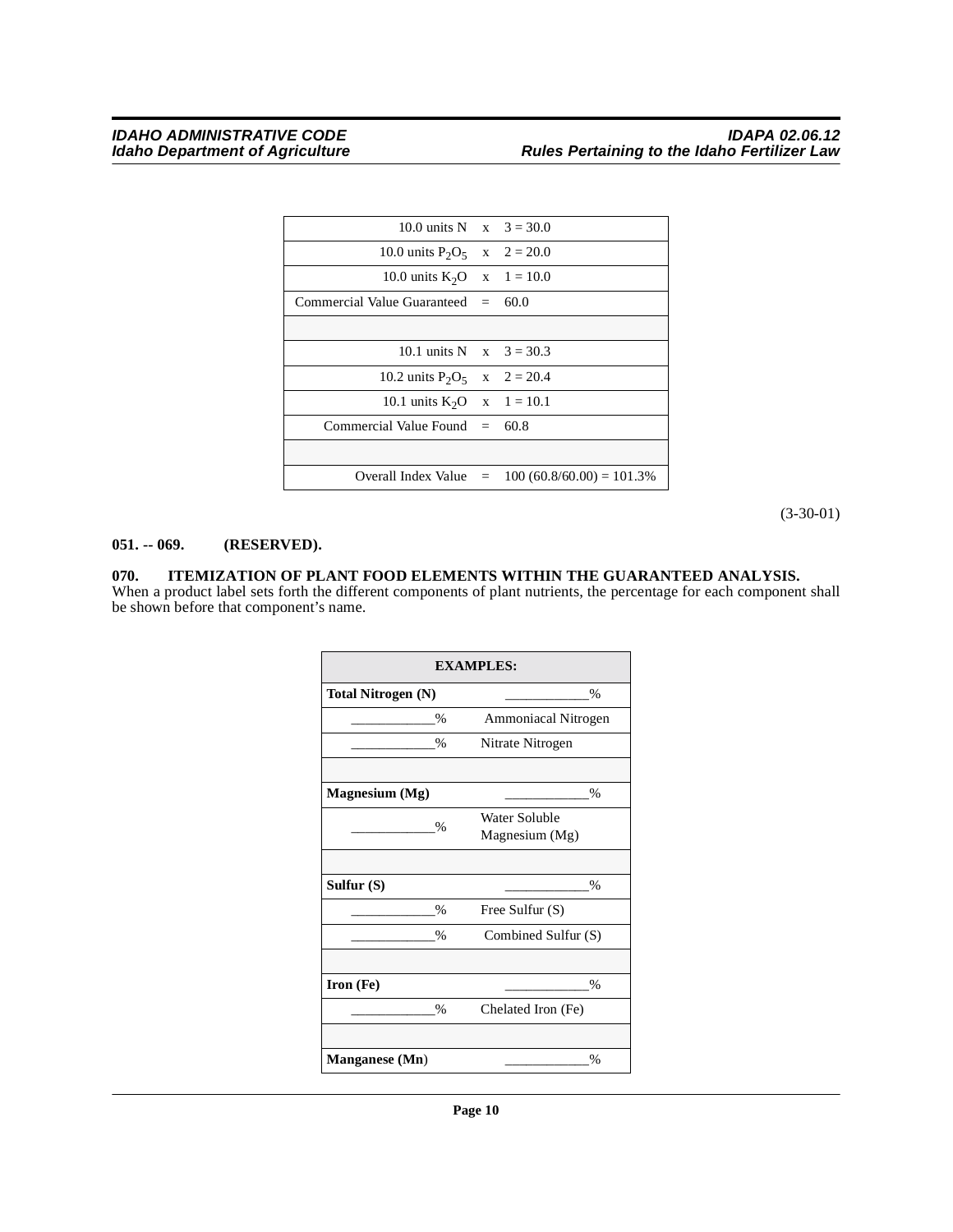#### IDAHO ADMINISTRATIVE CODE<br>Idaho Department of Agriculture **Integraty Properties Agriculture** Rules Pertaining to the Idaho Fertilizer Law **Rules Pertaining to the Idaho Fertilizer Law**



(3-30-01)

#### <span id="page-10-0"></span>**071. -- 079. (RESERVED)**

### <span id="page-10-1"></span>**080. ORGANIC NITROGEN.**

If an amount of nitrogen is designated as organic then the water insoluble nitrogen or the slow release nitrogen guarantee must not be less than sixty percent (60%) of the nitrogen so designated. Coated urea shall not be included in meeting the sixty percent (60%) requirement. (3-30-01)

<span id="page-10-2"></span>**081. -- 999. (RESERVED).**